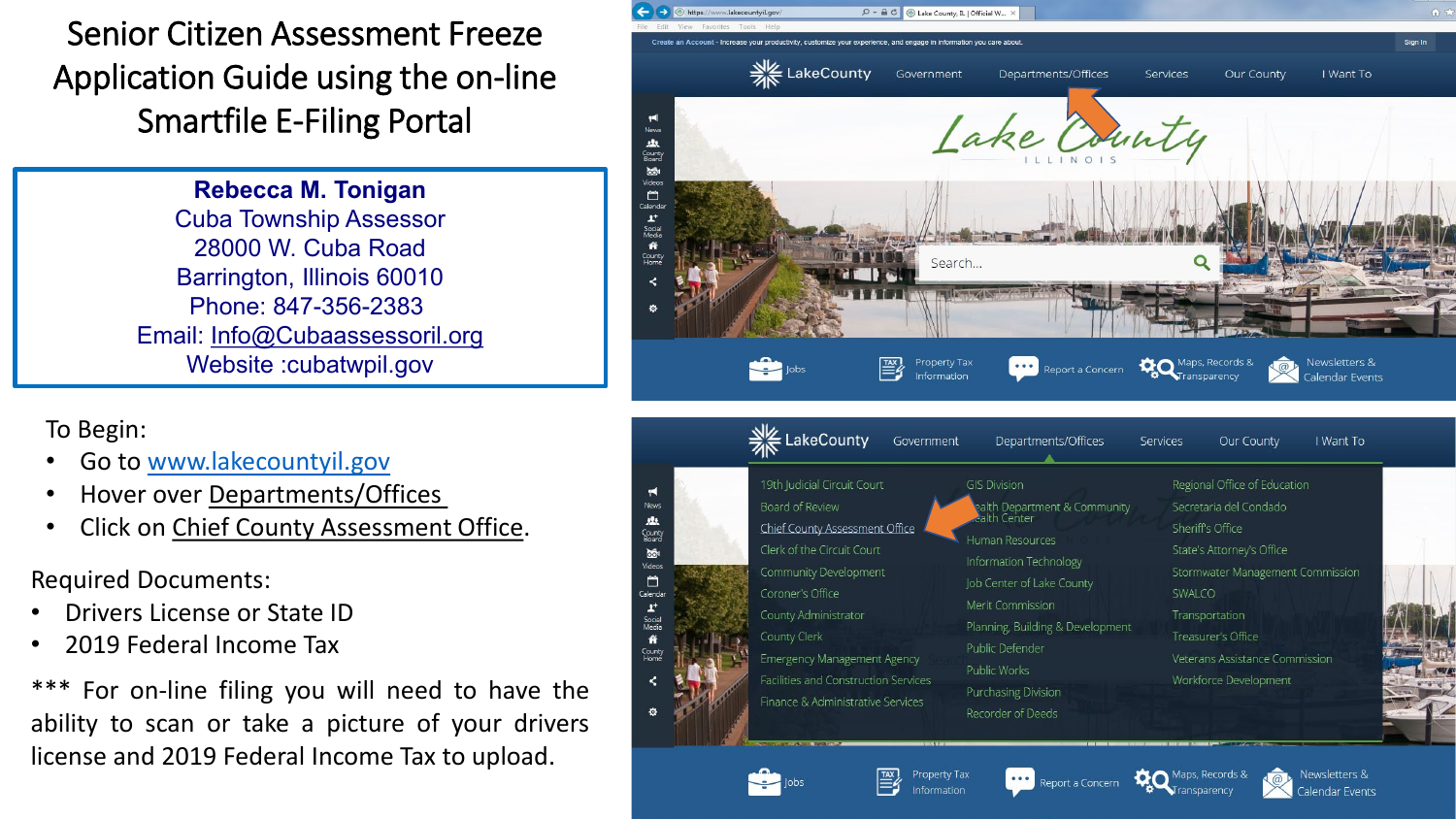Click on the **Smartfile, E-Filling Portal.**

The Lake County Login page will open (below)

If you already have an account, enter your email and password then click **LOGIN** 

To create an account click on

**New user? Create and account.**



Login

Email

Password

Login

**Guest Login** Forgot password?

New user? Create an account



|                                     | <b>FRICE LakeCounty</b> Assessments |        | Board of Review                      | <b>Forms</b> | <b>Mapping</b> | Resources                   | Tax Relief                 |
|-------------------------------------|-------------------------------------|--------|--------------------------------------|--------------|----------------|-----------------------------|----------------------------|
| 省<br>County<br>Home<br>$\prec$<br>۰ |                                     |        | Assessment Office<br>LAKE COUNTY, II |              |                |                             |                            |
|                                     |                                     | Search |                                      |              |                |                             |                            |
|                                     | $\bm{C}$<br>About Us                |        | Township Smartfile                   | Maps Online  |                | <b>Tax Parcel</b><br>Viewer | Assessment<br>and Tax Info |

#### **\*\*\* New Account Set-Up \*\*\***

 $\clubsuit$ 

 $\ast$ 



 $\overline{\mathbf{w}}$ 

## **Account Registration**

To register for a new account, complete the information below and click the Register button. Email

Password

8-character minimum; case-sensitive

When creating a New User account you will need:

- an active e-mail address
- to create a password for your Lake County account.
- Verify your new account via your e-mail

Register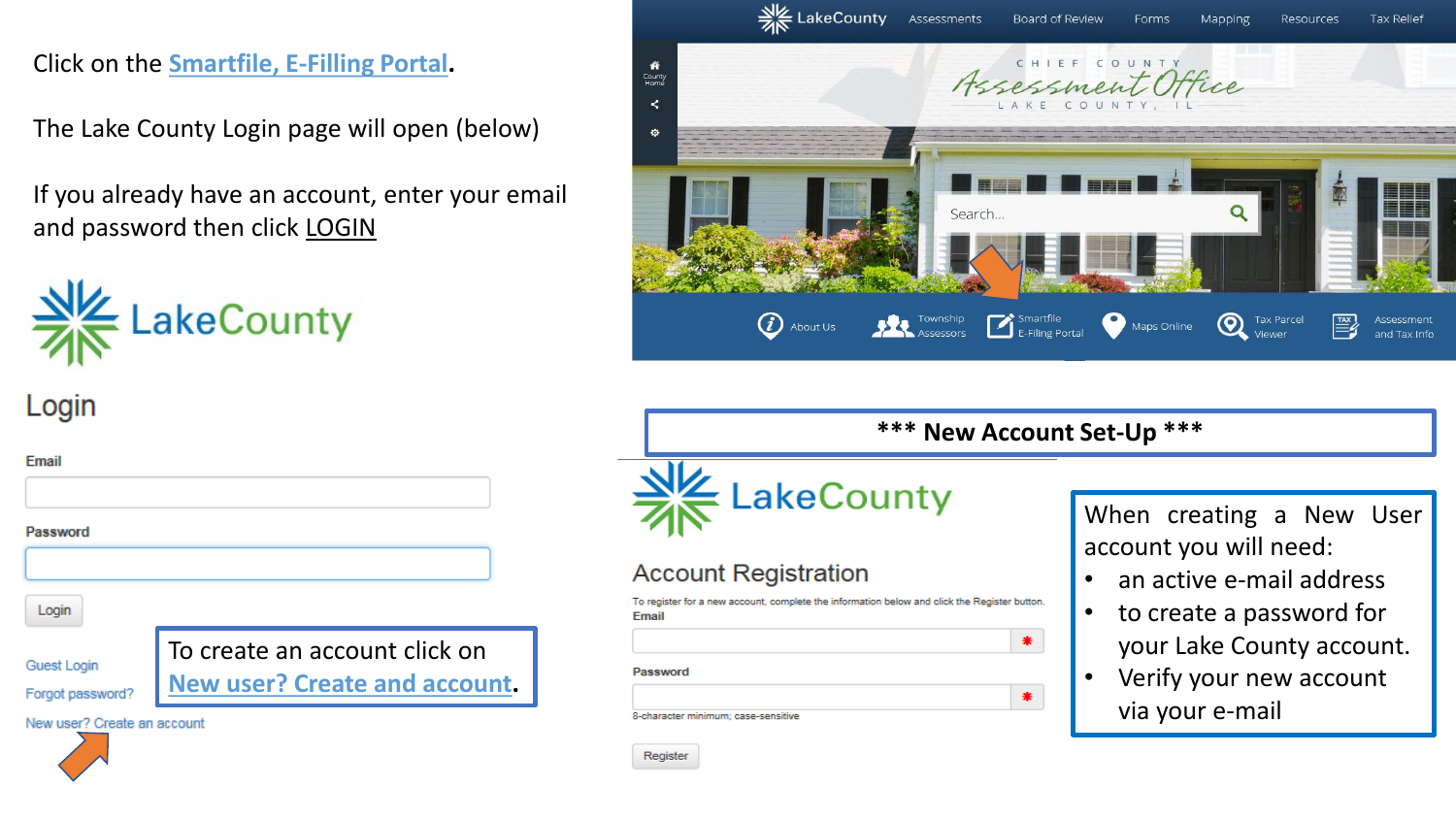## Click on Available Filings.

A list of all possible filings will display. Scroll down as there are several choices click on:

EX – Senior Citizens Assessment Freeze Homestead Exemption

Click on Begin Filing.



| Message Center (1954)<br><b>Available Filings</b><br><b>My Filings</b>                                                                                                                        | Sign Out<br>Account                                                                                                                                                                                                                                                                                                      |
|-----------------------------------------------------------------------------------------------------------------------------------------------------------------------------------------------|--------------------------------------------------------------------------------------------------------------------------------------------------------------------------------------------------------------------------------------------------------------------------------------------------------------------------|
| <b>Available Filings</b>                                                                                                                                                                      |                                                                                                                                                                                                                                                                                                                          |
| To create a new filing, click on a filing type below.                                                                                                                                         |                                                                                                                                                                                                                                                                                                                          |
|                                                                                                                                                                                               |                                                                                                                                                                                                                                                                                                                          |
| <b>EX</b> - Senior Citizens Assessment Freeze Homestead Exemption<br>property as their principal residence for the past two January 1, and have a total household income of \$65,000 or less. | The Senior Freeze provides seniors with limited income protection against real estate tax increases due to rising property values. It is not a tax freeze or a<br>tax reduction and does not protect against increased taxes due to tax rate increases. To qualify, applicants must be 65 years of age or older, own the |

# Senior Citizens Assessment Freeze Homestead Exemption

This filing is for the Senior Freeze.

To qualify, applicants must be 65 years of age or older and live in the property as their principal residence for the last two January 1st. The total household income for the prior year must be \$65,000 or less.

If filing for a year other than the current calendar year, applications can only be submitted until October 15th.

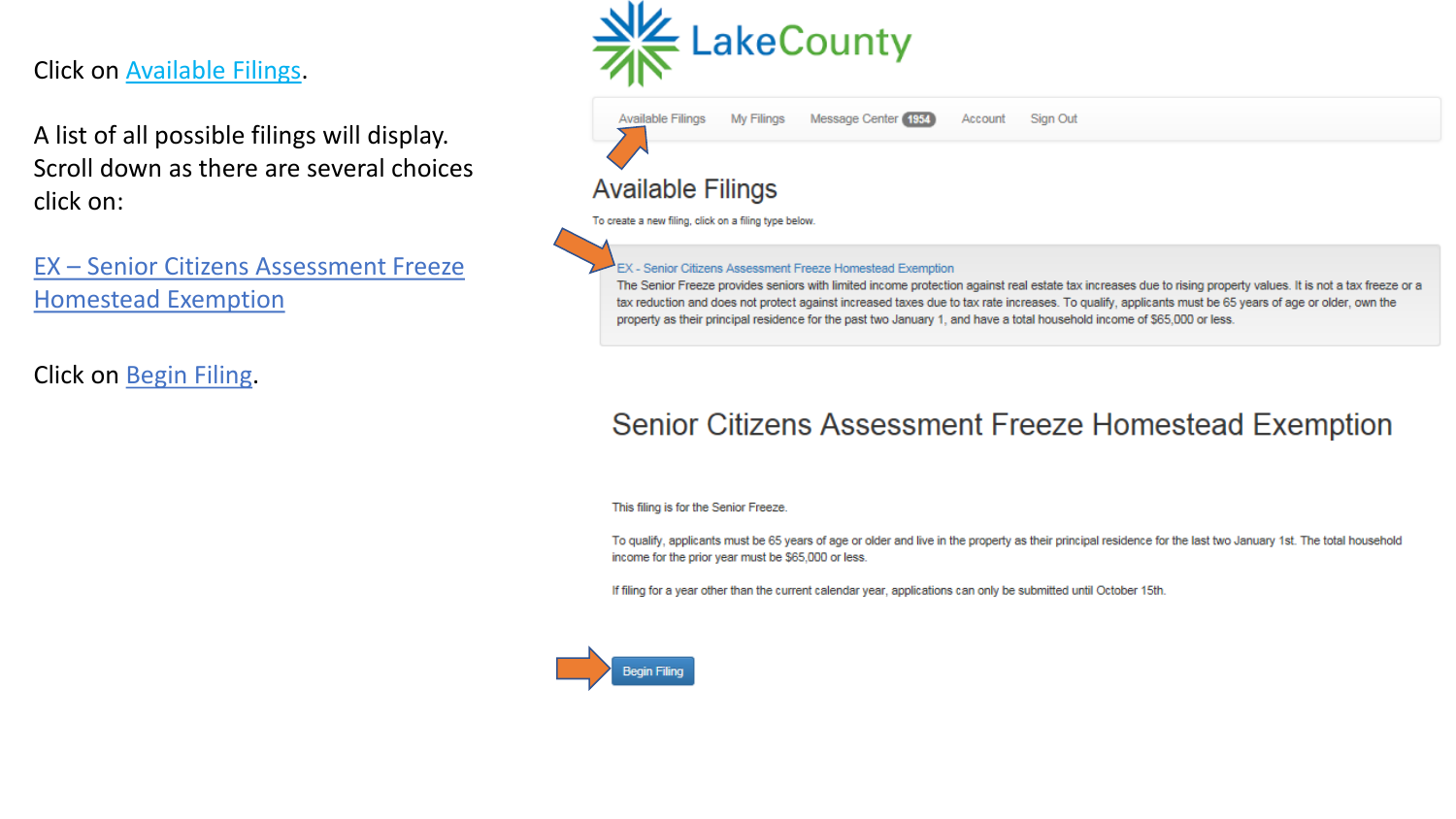Make sure you select the 2020 Tax Year for which you are filing for the exemption.

If you know your Parcel PIN enter it without hyphens or spaces and click SEARCH.

## Then click Start Filing

You can find your Parcel PIN on the Tax Bill or Blue Assessment Notice.

If you do not have your Parcel PIN, you can search by Owner Name or Property Address. Follow the instructions on the web page.

Still having trouble finding the PIN, contact us at the Cuba Township Assessor's Office - 847-381-1120, Mon - Fri 9 AM to 4:00 PM.

# Search for Property

Please search for your property using ONE of the search options below. If you know your PIN, you do not need to fill in any of the other search boxes. If trying to search by name, the search works most effectively by using last name. Once you find your property, select it in the search results grid, then click the Start Filing button.

| Tax Year:* | 2020     | $\Box$ Click the drop-down arrow to<br>select the 2020 Tax Year. |
|------------|----------|------------------------------------------------------------------|
|            | Required |                                                                  |

If you know your Property's Identification Number (PIN), enter it here:

| Parcel PIN: |  |
|-------------|--|
|             |  |

| Type PIN HERE |  |
|---------------|--|
|               |  |

Without hyphens or spaces

If you do not know your Property's Identification Number (PIN), you can search by Owner Name or Property Address:

|                               | LastName, FirstName | A wildcard is assumed at the end; to include a wildcard in another position type '%'. For example:       |                                                                                                      |  |
|-------------------------------|---------------------|----------------------------------------------------------------------------------------------------------|------------------------------------------------------------------------------------------------------|--|
|                               | Frank<br>B%o%ski    | will return: Frank, Franklin, Franken, Frankel, etc.<br>will return: Bojarski, Bronowski, Bukowski, etc. |                                                                                                      |  |
| <b>Building/House Number:</b> |                     |                                                                                                          |                                                                                                      |  |
| <b>Street Name:</b>           |                     |                                                                                                          |                                                                                                      |  |
|                               |                     |                                                                                                          |                                                                                                      |  |
|                               |                     |                                                                                                          |                                                                                                      |  |
|                               |                     |                                                                                                          |                                                                                                      |  |
| Search                        |                     | Search Results. Click Start Filing if your PIN and Address populate.                                     | Click Search. If you entered a correct PIN, or searched a correct Name or Address it will show under |  |
|                               |                     |                                                                                                          |                                                                                                      |  |
|                               |                     |                                                                                                          |                                                                                                      |  |
| Seerch Results                | Parcel PIN          |                                                                                                          | <b>Location Address</b>                                                                              |  |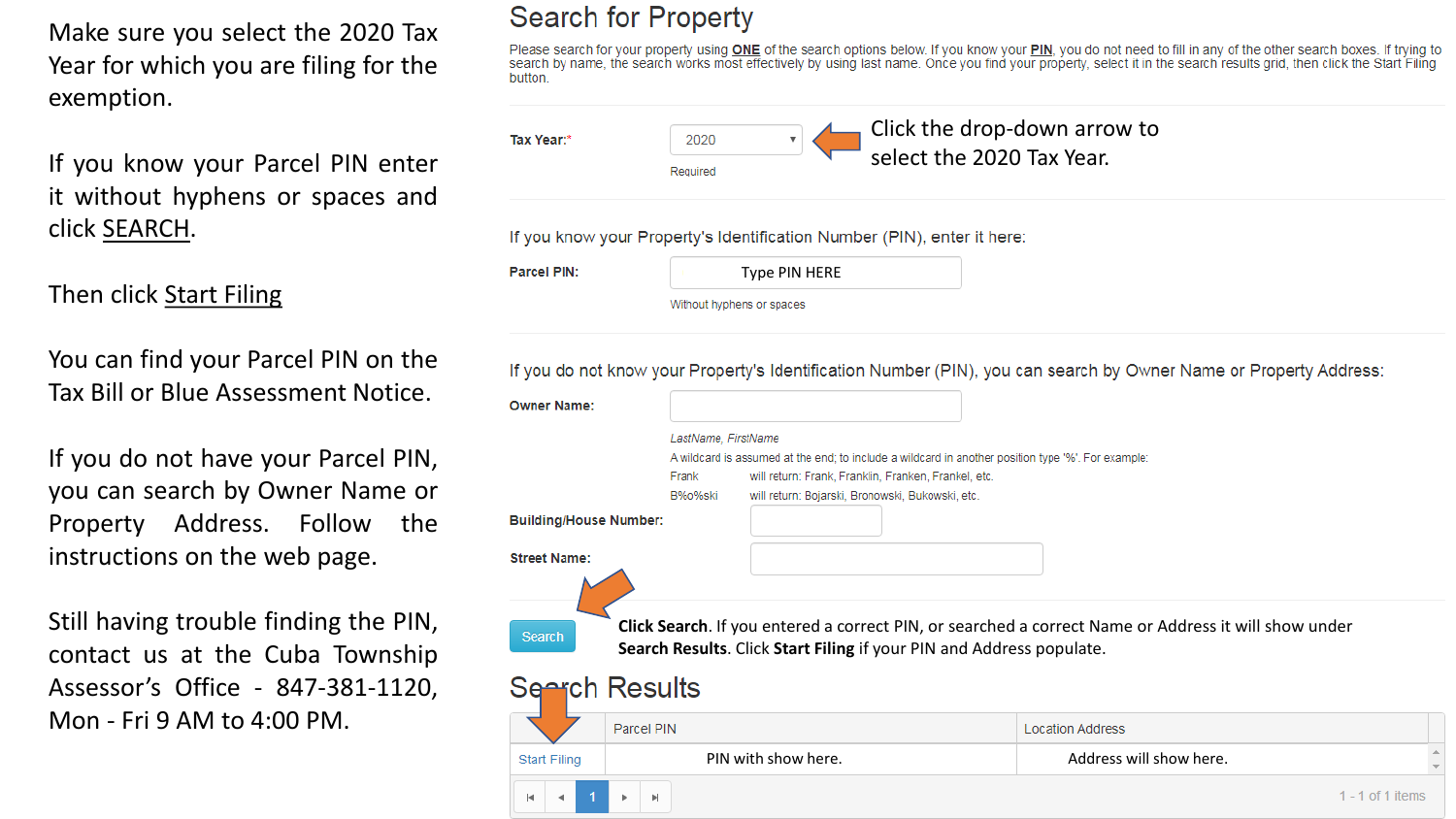Your PIN number and Address will populate, if everything looks good click on NEXT.



Applicant

Please verify you have selected the correct property.

Application

Attachments

If you see this statement, disregard it. It will have no impact on your Assessment Freeze Application.

Our records indicate that you do not currently have a Senior Household Exemption. You will be automatically entered for this benefit.

Submit

**Verify Parcel** 

|                         | Your PIN number will show here. |             |
|-------------------------|---------------------------------|-------------|
| <b>Location Address</b> |                                 |             |
|                         | Your address will show here.    |             |
|                         |                                 |             |
|                         | Cancel Filing                   | <b>Next</b> |

If this error message appears at anytime while filing out the form, Click on I'll fix this now. Any required information that is missing will be highlighted.



#### **Attention Required**

This form (Application) contains invalid data.

You can continue entering information, but in order to submit this filing you will need to address this invalid data.

#### I'll fix this now

I'll fix this later - Continue to Attachments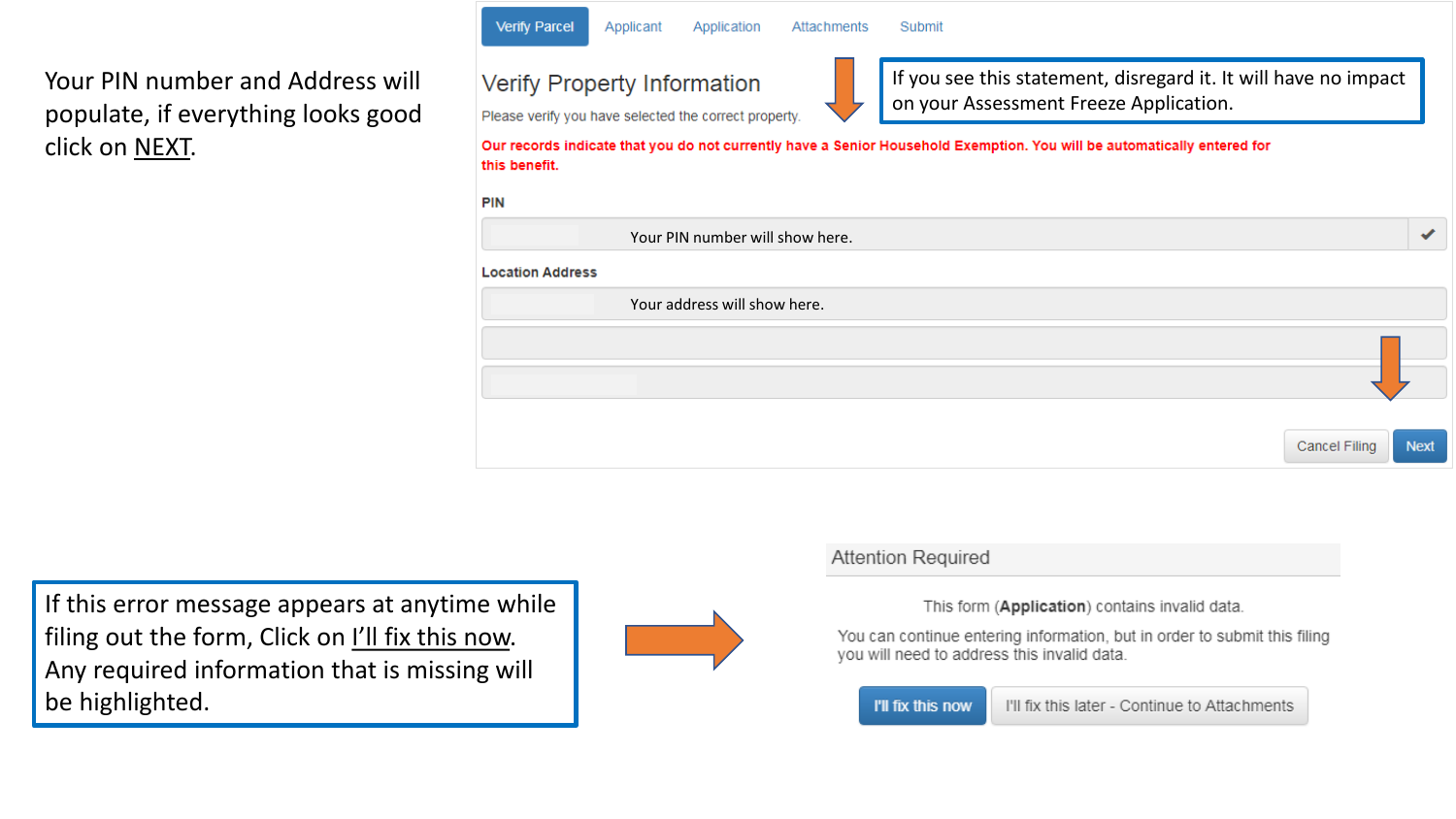## Household Information

Per the Assessment Freeze instructions, an applicant is required to add all household members and include all income for all persons residing at your residence. This would include a spouse or any other persons residing with you.

#### For the senior applicant

- click on the Household member name
- Enter the Date of Birth, Phone, Email
- Mark the check box indicating "income will be included"

## To add Household Members

- click ADD
- Enter the Household Member Name, Address, Date of Birth, Phone, Email
- Mark the check box indicating "income will be included"
- When all entries are complete click NEXT.

#### **Household Information**

Please provide details for all household members currently residing in/on this property All household members must be included. Your spouse must also be listed (whether they live with you or not).

| Add     | Delete                                                                                                          |  |
|---------|-----------------------------------------------------------------------------------------------------------------|--|
| #       | Household Member                                                                                                |  |
|         | Your name and or other persons name listed on Deed to the House. Click on name who is filing for the Exemption. |  |
| $H$ $4$ | $1 \times H$<br>1 - 1 of 1 items                                                                                |  |

# **Applicant Information**

| <b>Household Member's Name:</b>                                                                                                       | <b>Full Name</b>           |                       |        |        |                |   | ₩ |
|---------------------------------------------------------------------------------------------------------------------------------------|----------------------------|-----------------------|--------|--------|----------------|---|---|
| Address:                                                                                                                              |                            | <b>Street Address</b> |        |        |                |   |   |
|                                                                                                                                       |                            | Apt., Unit No.        |        |        |                |   |   |
|                                                                                                                                       |                            | City, State Zip       |        |        |                |   |   |
| Date of Birth:                                                                                                                        |                            | MM/DD/YYYY            | ⊞<br>* | Phone: | (###) ###-#### | * |   |
| Email:                                                                                                                                |                            | <b>Email Address</b>  |        |        |                |   |   |
| Email:                                                                                                                                |                            | <b>Email Address</b>  |        |        |                |   |   |
| This person's income will be included in application:                                                                                 |                            |                       | 0      |        |                |   |   |
| Explain:                                                                                                                              | Why is income not included |                       |        |        |                |   |   |
| Click 'Add' from the top of the page to add additional Household Members. When all members have been added, click 'Next' to continue. |                            |                       |        |        |                |   |   |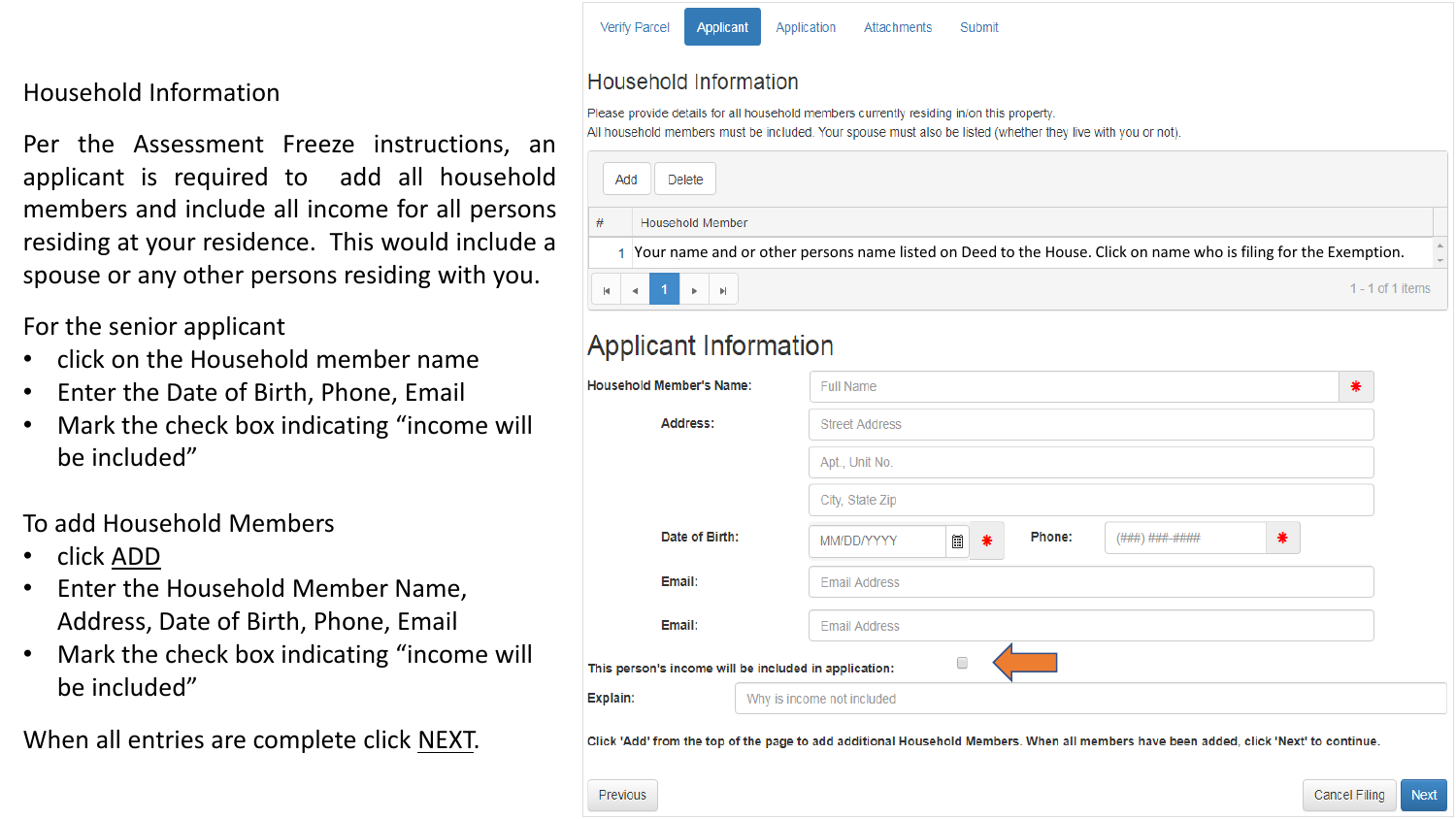Click the drop-down arrow and select

- Yes or No to answer Trust question.
- Verify the property address is correct.
- Using the drop-down arrows answer the questions.

Continue to next page of this help document.

| Verify Parcel                                               | Applicant | Application | Attachments | Submit                                                                                |                         |            |
|-------------------------------------------------------------|-----------|-------------|-------------|---------------------------------------------------------------------------------------|-------------------------|------------|
|                                                             |           |             |             |                                                                                       |                         | Need Help? |
| <b>Application Information</b>                              |           |             |             |                                                                                       |                         |            |
| Please provide details for the application.                 |           |             |             |                                                                                       |                         |            |
| <b>Property Information</b>                                 |           |             |             |                                                                                       |                         |            |
| Is this property Owned in Trust?                            |           |             |             | v                                                                                     |                         |            |
| <b>Property Address:</b>                                    |           |             |             |                                                                                       |                         |            |
|                                                             |           |             |             |                                                                                       |                         |            |
| Have you or your spouse received this exemption previously? |           |             |             |                                                                                       |                         |            |
|                                                             |           |             |             | If your spouse maintains a seperate residence, has he/she applied for this exemption? |                         |            |
| Does this property have multiple dwelling units?            |           |             |             |                                                                                       | $\overline{\mathbf{v}}$ |            |
|                                                             |           |             |             |                                                                                       |                         |            |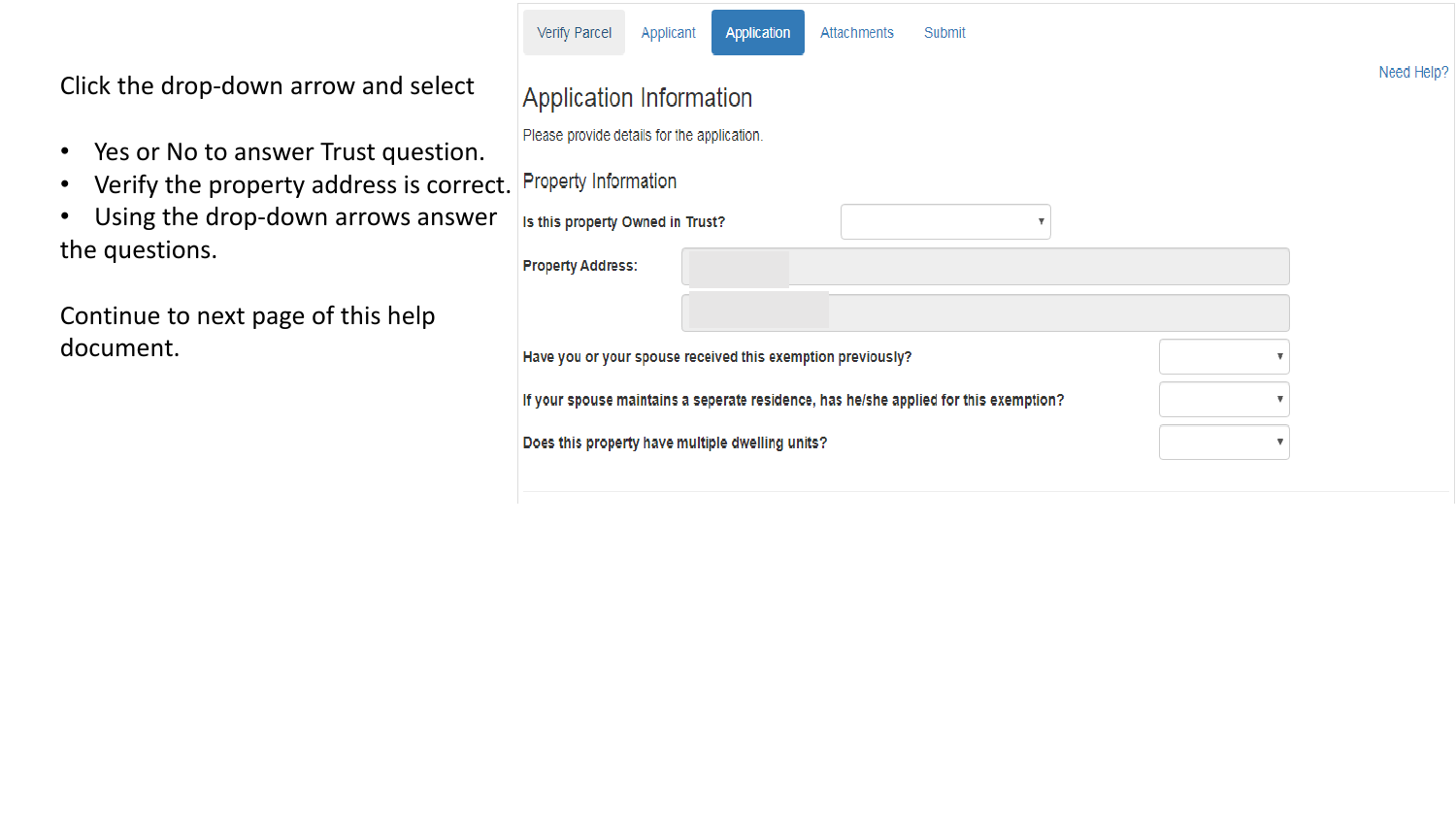Using your Federal Form 1040 or 1040 SR, enter income to the correct lines on this form.

The references noted on this form are the lines from the income tax return

Note #1 Add lines 2a,2b and 3b from form 1040 or 1040SR if you have amounts in

When finished click CALCULATE

Household Income Information for 2019

Enter total household income then click 'Calculate' to calculate. If you would like to attach a copy of your income tax for 2019, you may on the Attachments tab. **Amount from line 5a** 1. Social Security and SSI Benefits. Include Medicare deductions: 1. 2. Railroad Retirement Benefits, Include Medicare Deductions: 2. **Enter Amount** 3. Civil Service Benefits: 3. **Enter Amount Amount form line 4d** 4a. Annuity Benefits (See instructions for Line 4): 4a. 4b. Federally Taxable pensions and retirement plan distributions: **Amount from line 4a** 4b. 5. Human Services and other governmental case public assstance: 5. **Enter Amount** 6. Wages, Salaries, and tips from work: 6. **Enter Amount Amount from line 1** 7. Interest and dividends received: 7. **See Note # 1 Enter Amount** 8. Net Rental, farm, and busienss income (loss). (See instructions for line 8): 8. **Enter Amount** any or all these fields. **According the Separation of the Section State of Line 9** amount the temperature of the state of the state of the state of the state of the state of the state of the state of the state of the state 10. Other income or (loss). (See instructions for Line 10): 10. **Enter Amount** 11. Add Lines 1 through 10:  $11.$  $\mathbf{0}$ 

12. Certain Subtractions. You may subtract only the reported adjustment to income from US 1040, Schedule 1 Line 36:

| 12a. Subtraction Item A: | Amount: | <b>Enter Amount</b> |
|--------------------------|---------|---------------------|
| 12b. Subtraction Item B: | Amount: | <b>Enter Amount</b> |

13. Subtract Lines 12a and 12b from Line 11. This is your total household income for this year:

|           | <b>Enter Amount</b> |  |
|-----------|---------------------|--|
| ٠         |                     |  |
| Calculate |                     |  |

13.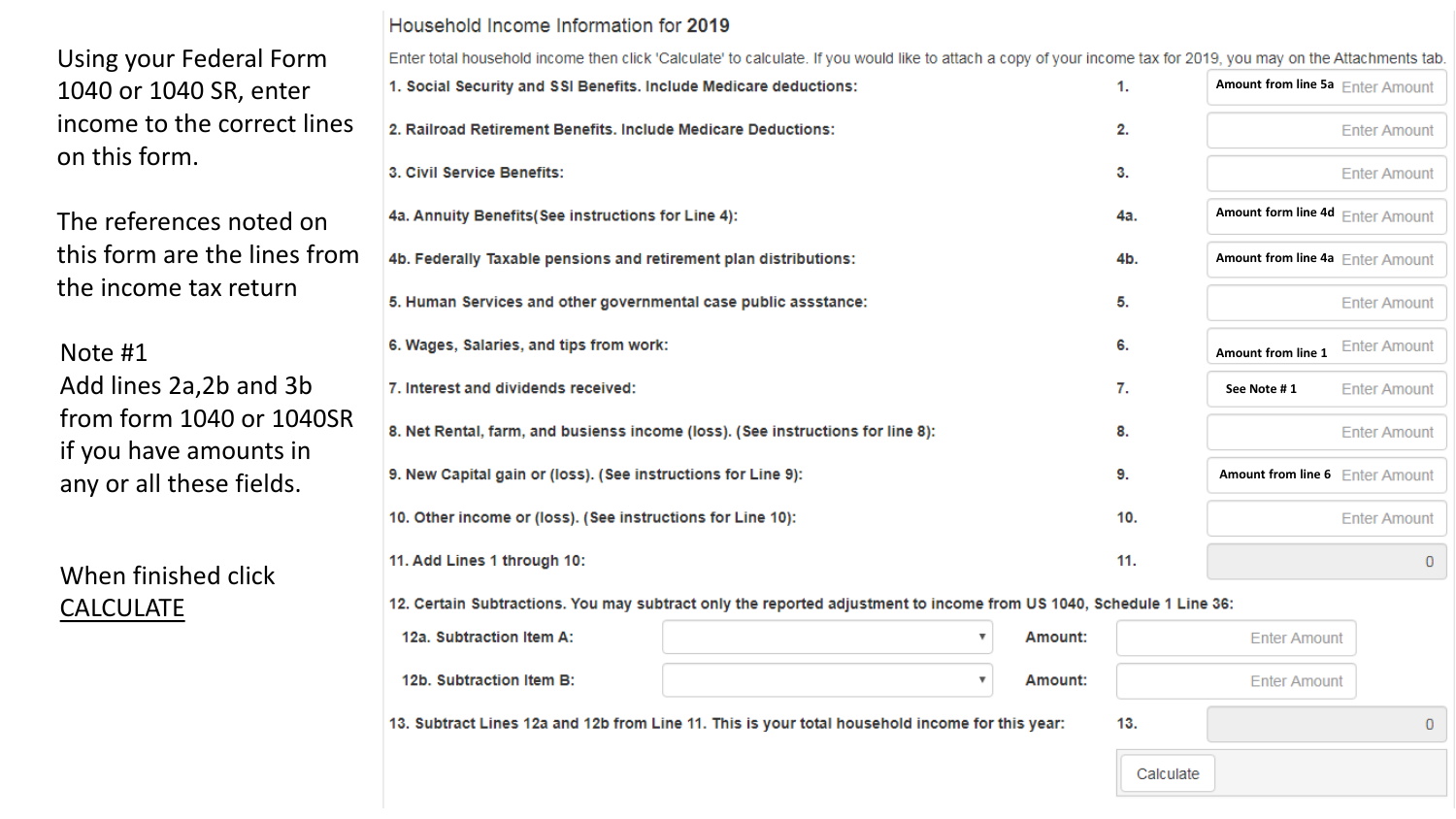Choose the statement that best applies to your situation by either clicking on a box or using the drop-down arrow.

For questions 1, 2, and 4 the most common answers are 1a, 2a, and 4a.

For questions 3, 5 and 6 Use the drop-down arrow to select the answer that best applies to your situation.

# Click NEXT.

#### Affidavit

1. Mark the Statement that Applies

 $\Box$  1b.

- $\Box$  1a.
- On Jan 1, 2019 & Jan 1, 2020, the property identified in this application was used as my principal residence.
- On Jan 1, 2019 & Jan 1, 2020, the property identified in this application was my principal residence in which I received this exemption previously and is either unoccupied or used as spouse's principal Residence. I am now a resident of a facility licensed under the Assisted Living & Shared Housing Act, or Specialized Mental **Health Rehabilitation Act of 2013.**

2. Mark the Statement that Applies



- On Jan 1, 2019 & Jan 1, 2020, I was the owner of record on the identified property.
- On Jan 1, 2019 & Jan 1, 2020, I had legal or equitable interest in a written instrument in the identified property.
- On Jan 1, 2019 & Jan 1, 2020, I had a leasehold interest in the identified property that was used as a single- $\Box$  2c. family residence.

3. I am liable for paying real property taxes on the property identified.

4. Mark the Statement that Applies.



In 2020, I am 65 years of age or older.



 $\neg$  4b.

My spouse passed away in 2020, and would have been 65 years of age or older.

5. The property identified is the only property for which I have applied for a Senior Citizens Assessment Freeze.

6. The amount reported in this form includes my income, my spouse's income, and income of all persons living in my household, and the total income for previous year is \$65,000 or less.

Marital Status as of Jan 1, 2020



Previous





**Cancel Filing** 

**Next**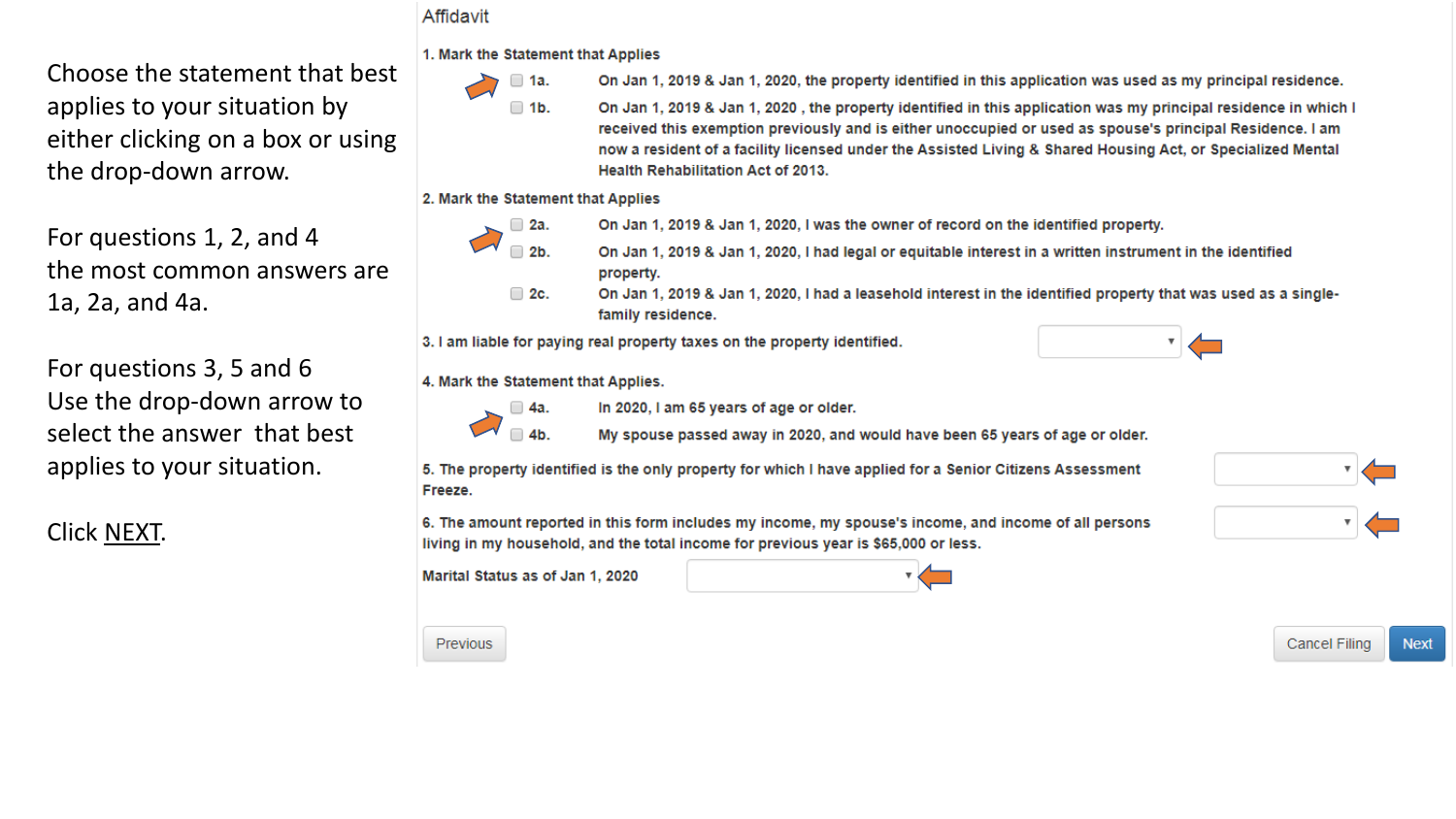This is where you will need to scan or take a picture of your Drivers License or State ID and upload the file to the application.

When you click SELECT FILES, your computer will open showing all different drives where a file could be saved.

This will be different on all computers. You will need to know where your Drivers License or State ID has been saved

It is a best practice to attach a copy of your Federal form 1040 or 1040 SR.

You can follow the same procedure as used for the Drivers License.

#### Verify Parcel Applicant **Attachments** Submit Application GovtID \* - You must attach at least one document in this category. **Current Attachments:** Attach more files for this category: Select files... drop files here to upload **Income Tax Current Attachments:** Attach more files for this category: drop files here to upload Select files... Trust If you recently placed your property into trust, please provide trust information. **Current Attachments:** Attach more files for this category: Select files... drop files here to upload Previous **Cancel Filing Next**

# Click NEXT.